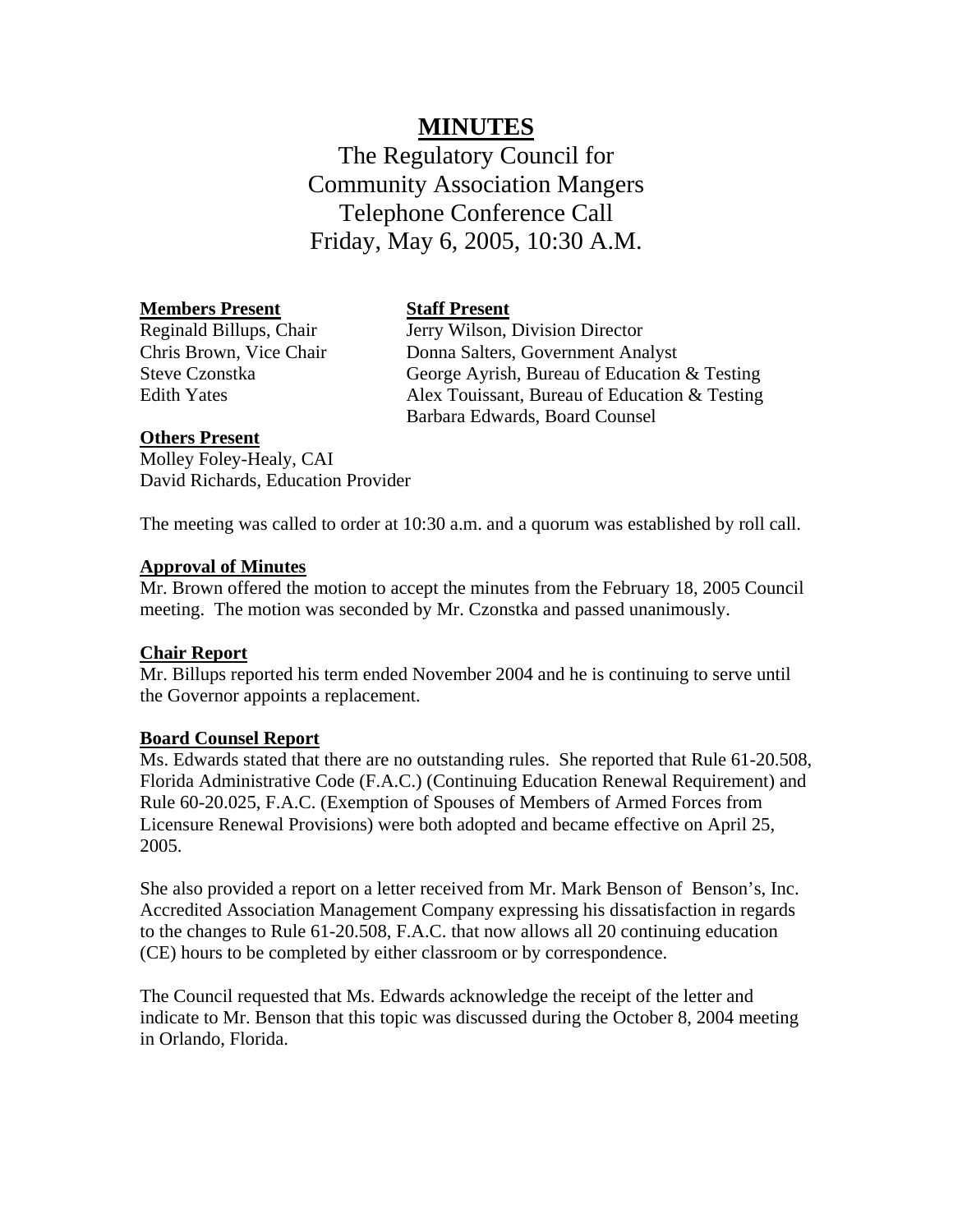## **Executive Director's Report**

In Mr. Spivey's, absence, Mr. Wilson provided the financial reports ending December 21, 2004.

Ms. Yates asked a question regarding a \$17,701 transfer from the administrative trust fund. Mr. Wilson explained that the administrative trust fund is what pays for the Secretary, finance and accounting personnel, mail room, print shop, etc. This transfer occurs to pay for the administrative services provided by the board office.

It was noted that the Statement of Net Assets was excluded from the agenda and will be forward to Council members immediately after this meeting.

Mr. Wilson will request that Mr. Spivey make available a 5 year projection for the next meeting.

### **Regulation Report**

Mr. Wilson reported that there were 159 complaints added, 36 were found legally sufficient, 13 unlicensed complaints found legally sufficient, 31 investigations were assigned, 53 investigations were complete, 3 complaints assigned to mediation, 3 mediations completed, and 1 citation filed.

The Council requested that a Prosecutorial Report for discipline on licensed individuals be made available at the next meeting.

There was a brief discussion regarding discipline cases. It was noted that formally, licensees who had been disciplined was listed in the CAM Newsletter. It was stated that there has not been a newsletter produced since 2002. Mr. Wilson insured the Council that there will be a CAM newsletter completed.

There were proposed meeting dates of August 5, 2005 in Orlando; November 4, 2005 telephone conference; February 3, 2006, and May 5, 2006 by telephone conference.

Ms. Yates indicated that certain Council issues such as discussion of privatization should be taken into consideration when deciding whether to do in-person meetings or teleconference meeting. Mr. Billups added that anything that requires legislative changes may also substantiate the need for in-person meetings. Ms. Edwards reminded the Council that the next meeting will be a time to discuss submitting drafts for the 2006 legislature. Mr. Wilson also reminded the Council to look at other avenues other than the department to corral support for legislative changes. Mr. Billups stated the Council realizes that there is a need for industry support to sponsor changes in legislation.

## **Old Business**

At the February 8, 2005 Council meeting, it was requested that staff do an internal search for a sample strategic goals document that could serve as a model for the study of privatization. Mr. Wilson reported that staff was unable to locate a sample document. In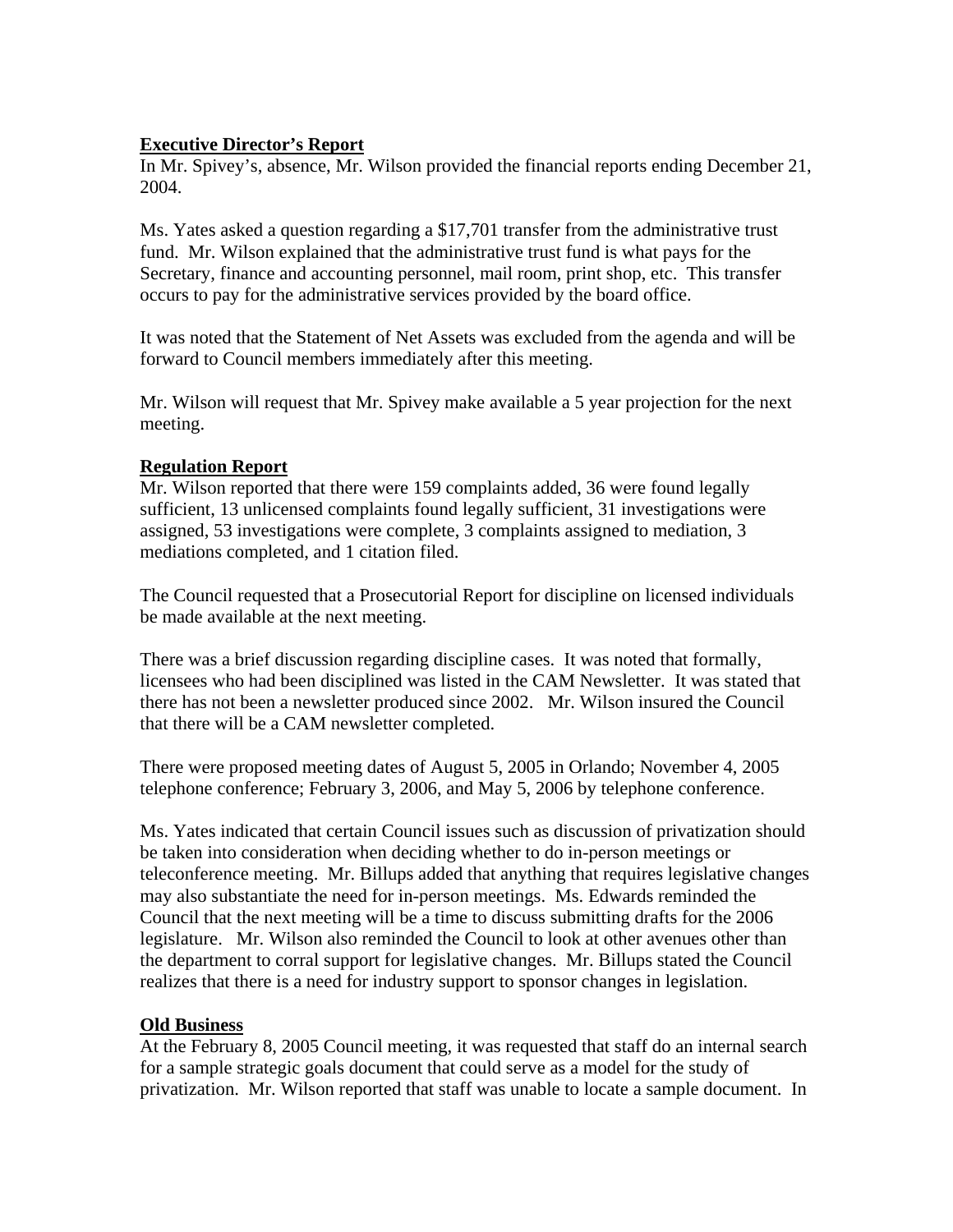his search he found that the Board of Architects privatized their enforcement, which only included their investigator and the attorney. They accomplished this by changing their practice act legislatively and they did not go through Chapter 455, Florida Statutes (F.S.) Management Privatization Act. He further found that, the Board of Professional Engineers, did go through Chapter 455, F. S., but the requirements completely changed and thier sample would not be beneficial to the Council. Also, the Board of Professional Land Surveyors & Mappers is currently working on constructing a business case for privatization, but after two submissions there is still no finished product and it would not serve as a useful sample either.

Ms. Foley-Healy reported that the Board of Surveyors & Mappers hired Mr. Scraub, owner of a management service company in Tallahassee as a consultant to complete their business case. Mr. Scraub produced the business case for approximately \$4000 instead of the assumed cost of approximate \$15,000 to \$20,000. She indicated that she was told that the Board of Surveyors & Mappers passed the business case and have written a letter requesting privatization from the Department. She stated that Mr. Scraub will be paid an additional \$4000 - \$6000 to take the Board through the entire privatization process beyond the business case.

Ms. Foley-Healy reported that Community Association Institute (CAI) is already receiving pledges from vendors who want to support the development of a business case for CAM privatization study. Ms. Foley-Healy indicated that she will provide a copy of Surveyors and Mappers business case to the executive director who in turn will provide it to the Council. She stated that she will do everything possible to have funds available by the next meeting to begin completing the business case for CAM privatization study.

#### **New Business**

Mr. Brown addressed the Council regarding a letter from the Bureau of Education  $\&$ Testing(BET) sent to license holders regarding required continuing education courses. He had concerns regarding how classes are approved and seemingly it is done independent of the Council. He was concerned that some providers are not aware of what they are approved to teach.

Mr. Wilson explained that under Chapter 455, F.S. the department has a requirement of 100% monitoring for CE. Therefore, when a group is going through the renewal cycle, a query is completed to determine what licensees have completed the total required hours. Mr. Wilson explained that errors may exist and the licensee should contact our Bureau of Education and Testing (BET).

Mr. Ayrish addressed the Council regarding the deficiency letter sent to licensees. He apologized for the Council not being made aware of the letters mailed, and proceeded to explain the approval process for CE providers. He explained that if a provider submits an application, and during the review the course contents do not match what the application is for, additional information is then requested. He explained that once a provider reports courses taken by a licensee, the system automatically attaches those credits to the license in the database. If the license number is reported incorrectly then it would create a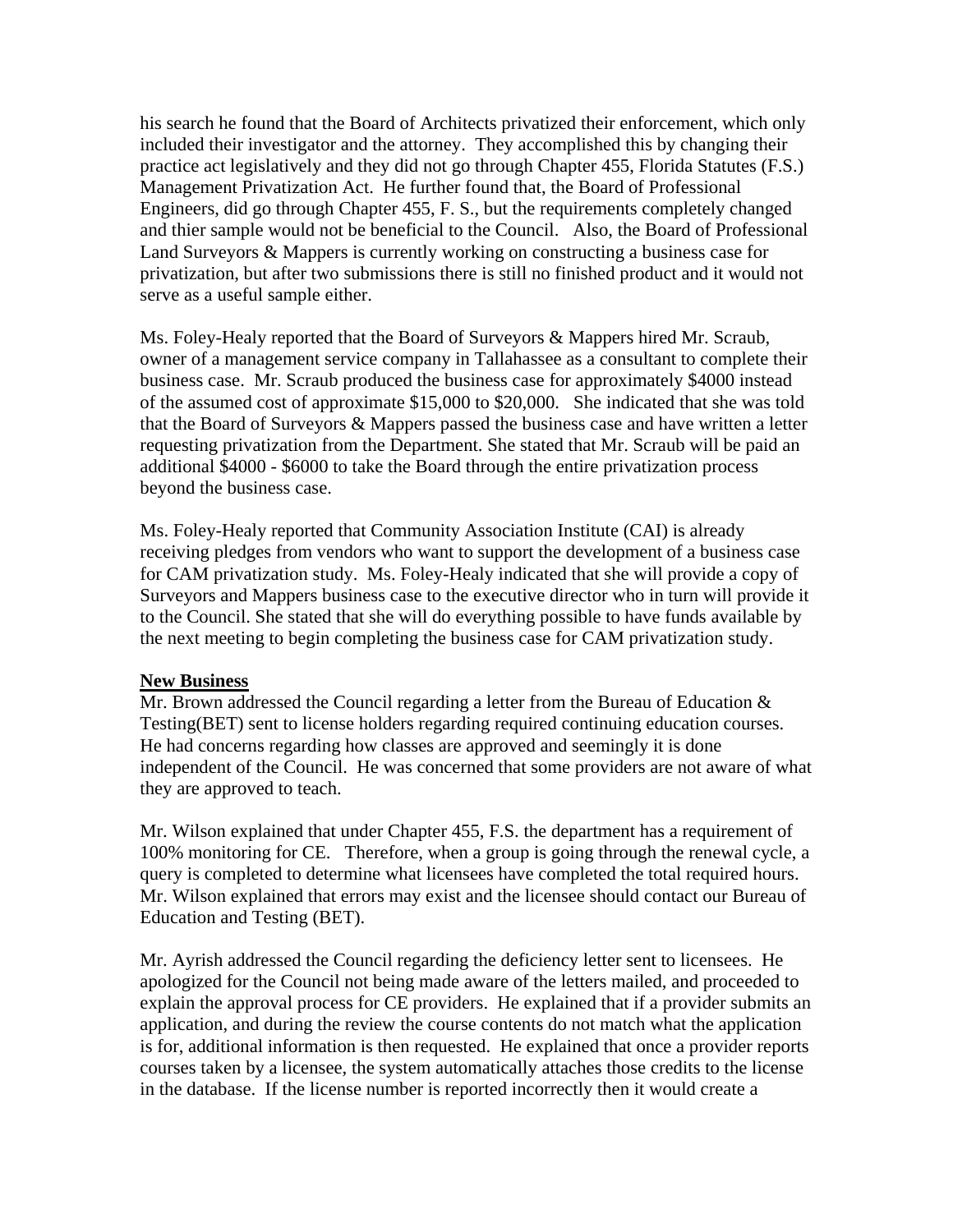problem for the license holder. Mr. Ayrish reported that this is the first time for electronic monitoring for continuing education credits and many issues may come to the forefront. Mr. Wilson stated that this is Phase I of the electronic monitoring, but in Phase II there will be no license renewals without CE's on the license holder record.

Mr. Billups presented the question regarding obtaining credits for the previous year's legal update requirement and asked if the licensee can take the 2005 legal update course for the 2004 credit. Mr. Ayrish stated that the legal update  $1 \& 2$  are supposed to be taken each year of the biennium. Licensees who did not take any CE's during the period that a legal update course was available for that year only, are now in a situation where the legal update required is either obsolete or expired.

Mr. Brown stated that the license holder should be required to take the legal update for the appropriate year because often there may not be any changes. Mr. Ayrish then asked that when a legal update course is approved it is approved for that year's cycle only. Mr. Czonstka also expressed that the legal update should be for that year and once the course is approved it should remain current and active for more than one year.

Ms. Edwards indicated that with a rule change the courses should be approved for 3 years which would allow the courses to carry over after a renewal period so the courses can be available throughout the entire biennium.

Mr. Ayrish recommended that if there is a change, the Council should make the expiration dates consistent for all courses.

Mr. Richards, CE Provider explained that he had to go through his database to respond to hundreds of letters concerning the continuing education and legal update reporting problem. To ensure that all licensed CAMs received the proper credit he forwarded the information to the department via fax.

Ms. Edwards asked if a provider submitted a course for one subject, but the course material did not meet the requirements, would then the course be approved for whatever qualifications was met? The response from Bureau of Education  $\&$  Testing (BET) was yes.

Mr. Ayrish explained that if the provider is having difficulty sending the information electronically, he would prefer the providers call BET rather than fax corrections as it is important to determine why the electronic information is not transferring properly. He explained that every morning, BET receives a report on courses that did not post. The providers are then notified by e-mail of which licensees did not get their credit.

Mr. Billups stated that it is the consensus of the Council that the licensees who did not complete their 2003  $& 2004$  legal update are still required to do so for those years.